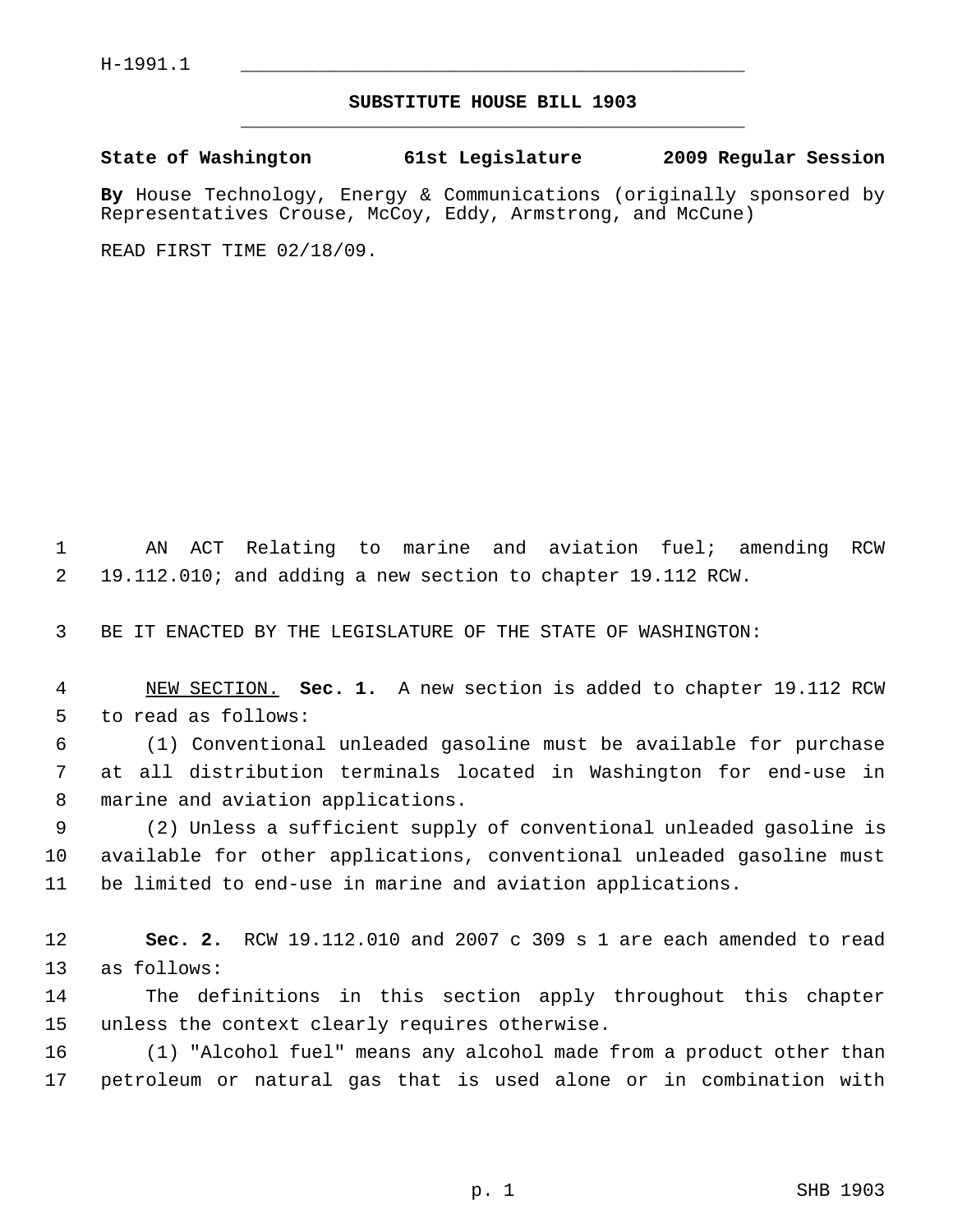1 gasoline or other petroleum products for use as a fuel in self- 2 propelled motor vehicles.

 3 (2) "Alternative fuel" means all products or energy sources used to 4 propel motor vehicles, other than conventional gasoline, diesel, or 5 reformulated gasoline. Alternative fuel includes, but is not limited 6 to, liquefied petroleum gas, liquefied natural gas, compressed natural 7 gas, biodiesel fuel, E85 motor fuel, fuels containing seventy percent 8 or more by volume of alcohol fuel, fuels that are derived from biomass, 9 hydrogen fuel, anhydrous ammonia fuel, nonhazardous motor fuel, or 10 electricity, excluding onboard electric generation.

11 (3) "Biodiesel fuel" means the monoalkyl esters of long chain fatty 12 acids derived from plant or animal matter that meet the registration 13 requirements for fuels and fuel additives established by the federal 14 environmental protection agency and standards established by the 15 American society of testing and materials.

16 (4) "Conventional unleaded gasoline" means gasoline with an octane 17 rating of not less than eighty-seven that has not been blended or 18 otherwise combined with ethanol or denatured alcohol.

19 (5) "Diesel" means special fuel as defined in RCW 82.38.020, and 20 diesel fuel dyed in accordance with the regulations in 26 C.F.R. Sec. 21 48.4082-1T as of October 24, 2005.

22  $((+5))$  (6) "Director" means the director of agriculture.

23 ( $(\overline{6})$ ) (7) "E85 motor fuel" means an alternative fuel that is a 24 blend of ethanol and hydrocarbon of which the ethanol portion is 25 nominally seventy-five to eighty-five percent denatured fuel ethanol by 26 volume that complies with the most recent version of American society 27 of testing and materials specification D 5798.

28  $((+7))$   $(8)$  "Motor fuel" means any liquid product used for the 29 generation of power in an internal combustion engine used for the 30 propulsion of a motor vehicle upon the highways of this state, and any 31 biodiesel fuel. Motor fuels containing ethanol may be marketed if 32 either (a) the base motor fuel meets the applicable standards before 33 the addition of the ethanol or (b) the resultant blend meets the 34 applicable standards after the addition of the ethanol.

 $35$  ( $(\overline{6})$ ) (9) "Nonhazardous motor fuel" means any fuel of a type 36 distributed for use in self-propelled motor vehicles that does not